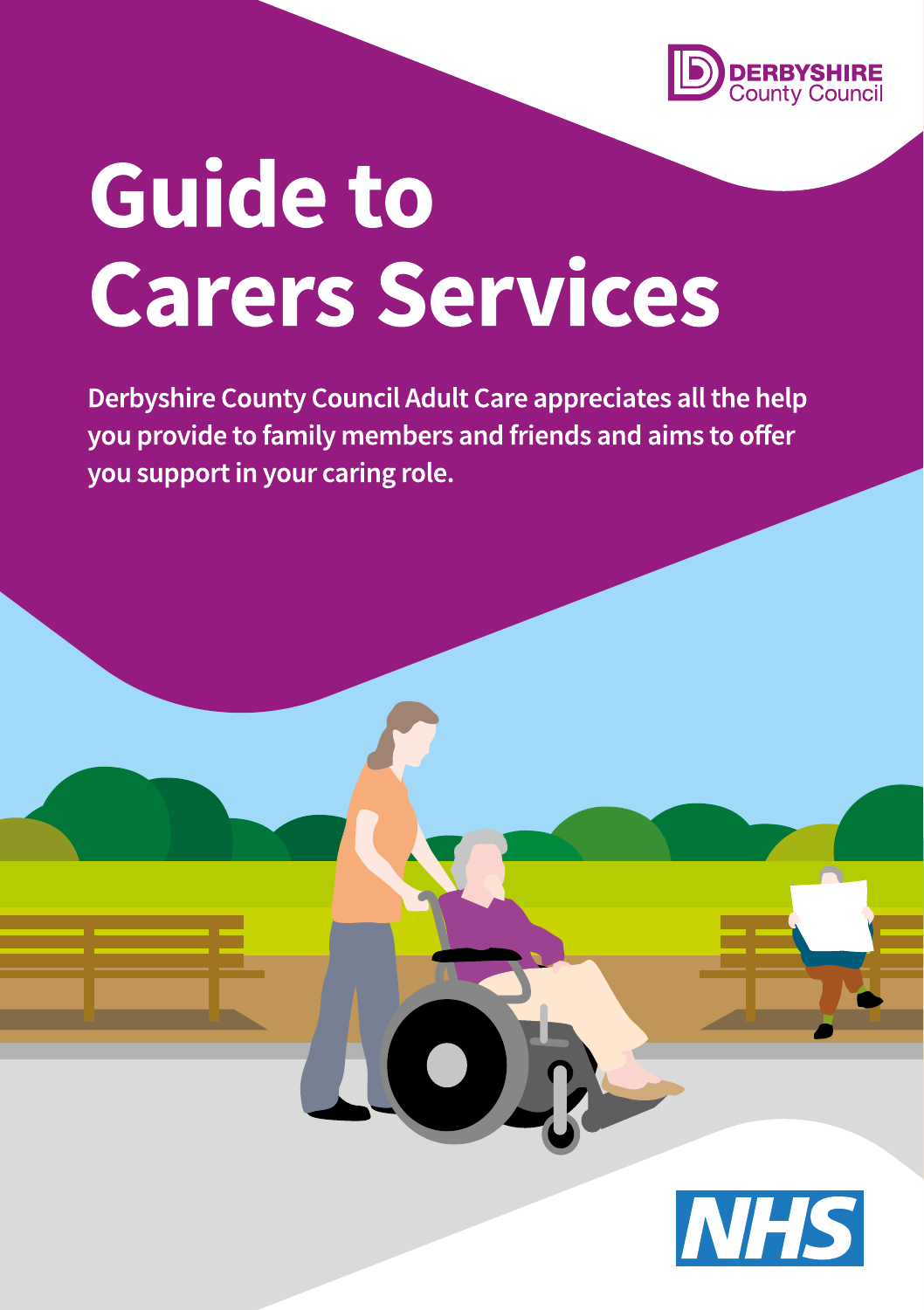### **Contents**

- **Are You a Carer? 03**
- **Getting Support 04**
- **Carers Assessment 06**
- **Carer Personal Budget 07**
- **Young Carers 08**
- **Parent Carers 09**
- **Carers Emergency Card 10**
- **Carers Allowance 11**
- **Getting a Break From Caring 12**
- **Brokerage 12**
- **Carer Support Groups 12**
- **Mental Health Support Groups 13**
- **Carers Rights 14**
- **Safeguarding 15**
- **Training for carers 15**
- **Caring for Someone in Hospital 16**
- **Register for Your GP 17**
- **Having Your Say 17**
- **Support in Your Home** Free Home Library Service for Carers Soldiers, Sailors, Airmen and Families Association (SSAFA) The Derbyshire Handy Van Network Community Transport Trusted Trader **18**
- **Further Information 20**

**An interpreting service** is available if your first language is not English. If you would like information from us in another language, large print, Braille, audio or British Sign Language video, please let us know.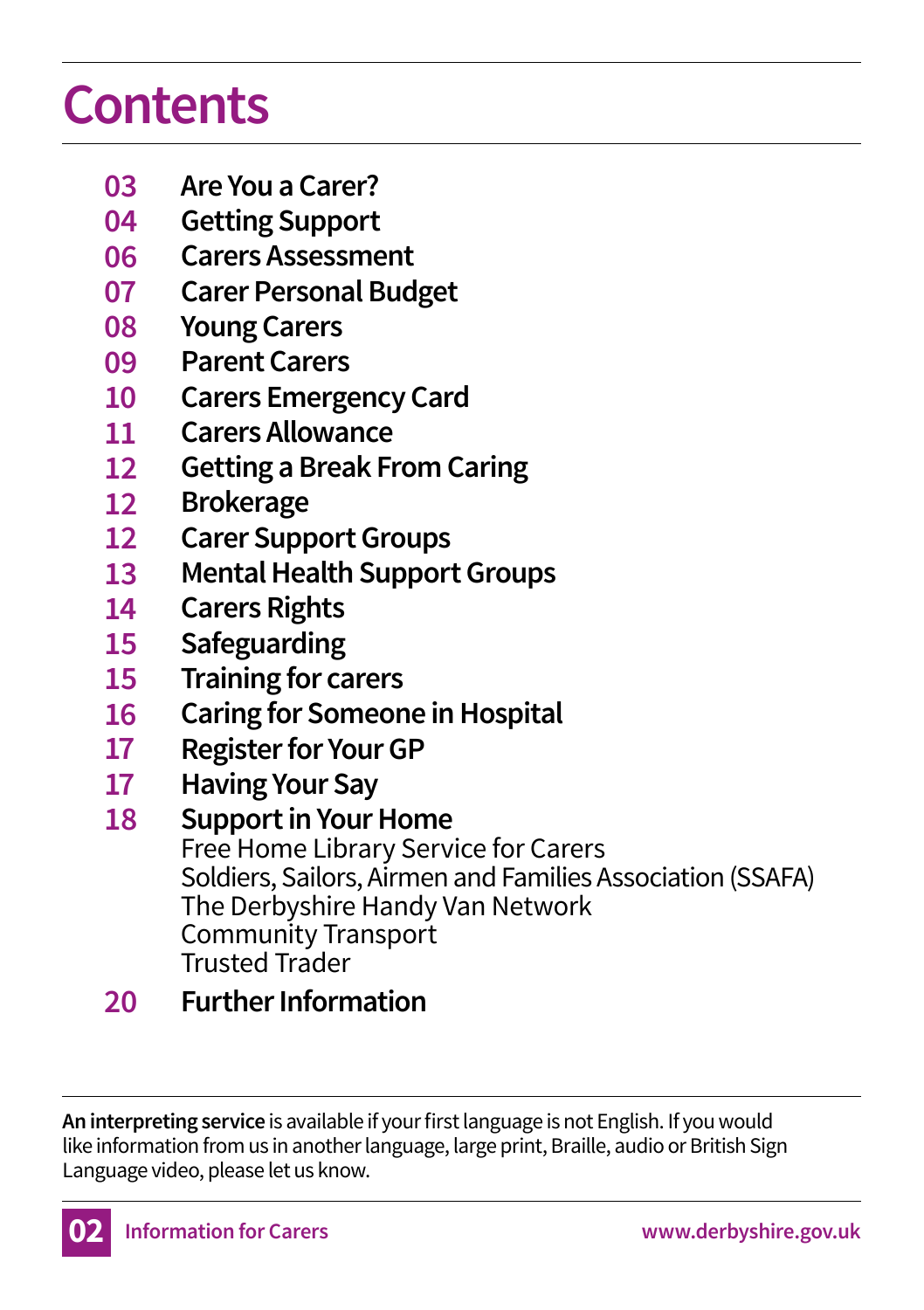

Welcome to the Derbyshire guide to carers support and services. This guide is a summary of helpful information about your caring situation and the support available, whatever your caring circumstances. For more information on everything relating to carers in the Derbyshire area, please visit **www.carersinderbyshire.org.uk**

# **Are You a Carer?**

There are an estimated 93,000 unpaid carers in Derbyshire based on the 2011 Census. You are considered to be a carer if you provide unpaid help to another person, usually a relative or friend, in their day-to-day life.

You may be providing practical, emotional or supervisory support to someone who is ill or frail, has a physical or learning disability, poor mental health or substance/alcohol mis-use.

You are a carer regardless of the amount or type of support you provide or whether you are entitled to or claim Carers Allowance from the Department for Works and Pensions.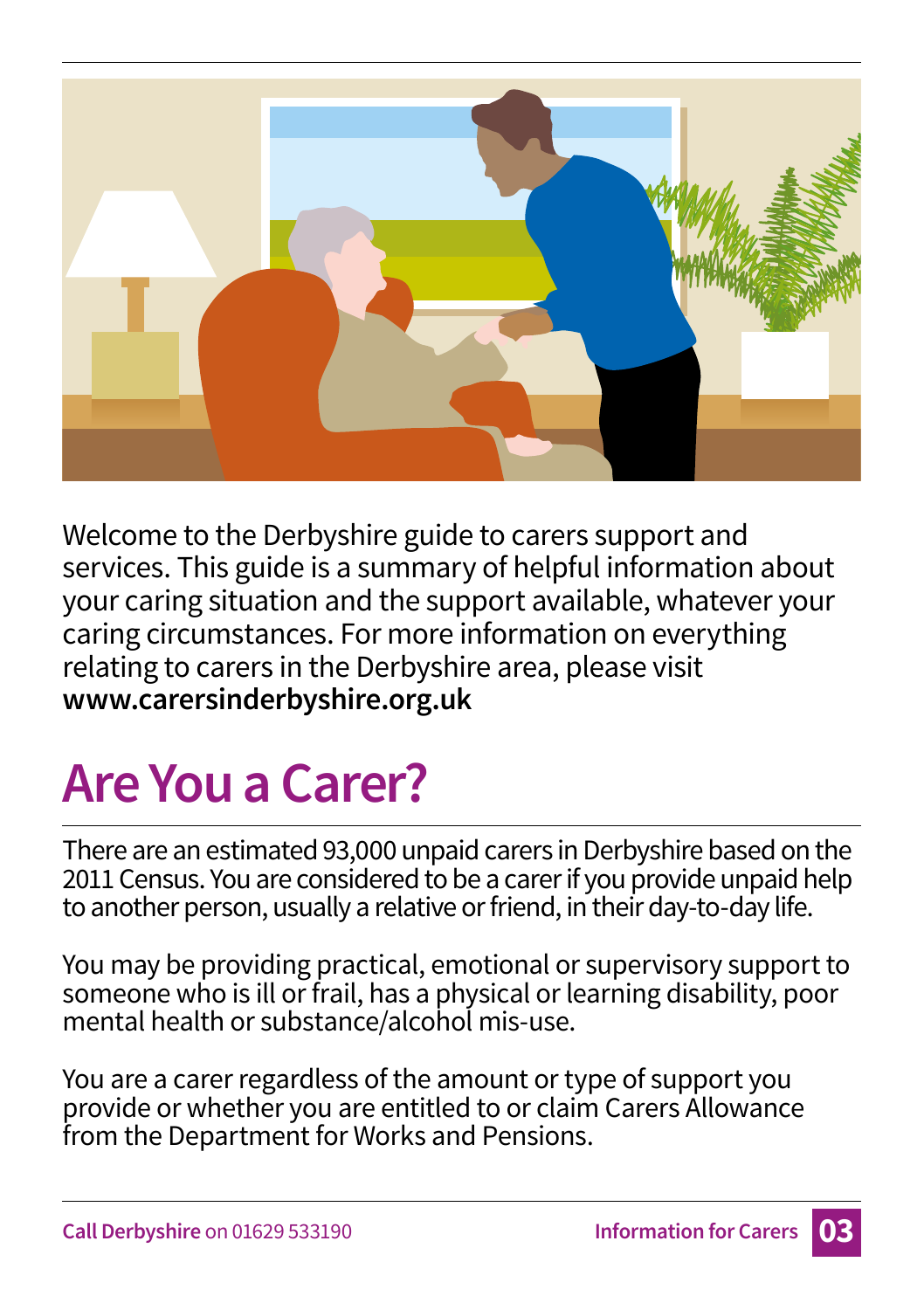Whilst caring can be very rewarding, it can be a challenge to balance your own needs with the needs of the person you care for. You may:

- Need some practical support or a break from caring
- Need specific advice or information about your caring situation
- No longer have time to see friends and family
- Feel a range of emotions leading to stress and frustration
- Face financial hardship because of additional responsibilities or a reduction in your paid work.

We believe carers should feel respected and supported to have a fulfilled life alongside caring. Support services are available for carers and you should not feel worried or unsure about asking for help.

In Derbyshire, services for carers are free of charge. (**Please note:** Charges may apply for the person you are caring for if they receive a service from Adult Care)

# **Getting Support**

**Derbyshire Carers Association** works in partnership with Derbyshire County Council to offer support services for adult carers across the county who are 18 and over and caring for an adult.

Services offered by Derbyshire Carers Association include:

- Information, advice and guidance
- Individual support, including face to face, home visits and telephone support
- Carer assessments and support planning
- Training and learning
- Peer support and carer support groups
- Volunteering opportunities
- Newsletter, Facebook and Twitter.

Derbyshire Carers Association are based at 3 Park Road, Ripley DE5 3EF and can be contacted on **01773 833833** or email **info@derbyshirecarers.co.uk**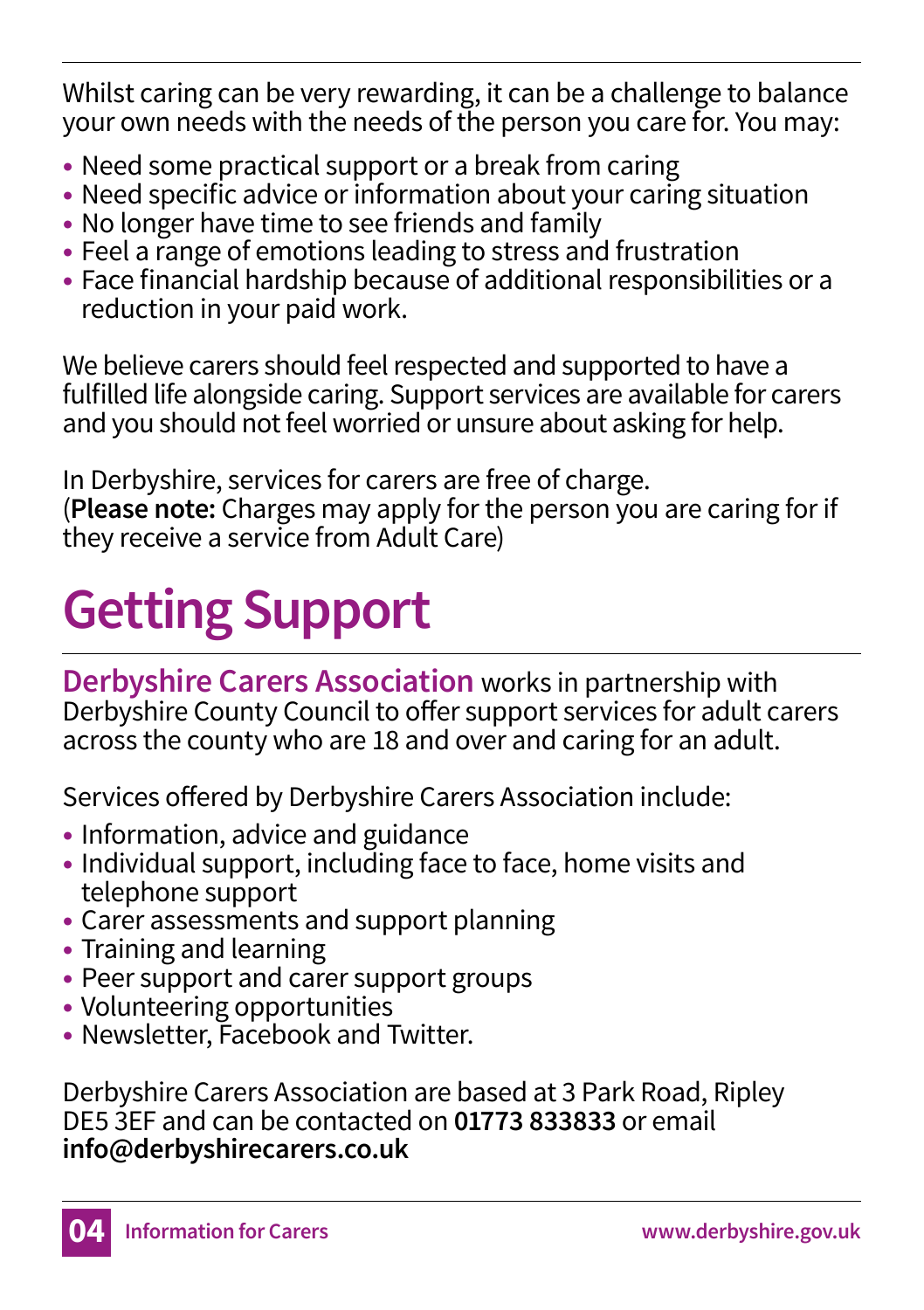**Area Contacts for Derbyshire Carers Association:** Amber Valley – Tel: **01773 833833** Bolsover – Tel: **01773 833833** Chesterfield and North East Derbyshire – Tel: **01246 559524** Erewash – Tel: **01773 833833** Glossop – Tel: **01457 858383** High Peak and Dales – Tel: **01773 833833** South Derbyshire – Tel: **01773 833833**

### **Carers in Derbyshire website**

The Carers in Derbyshire website is both a starting point and a onestop-shop for carers who need information and advice about the resources available in Derbyshire to support them. The website deals with topics such as carers rights, carer assessments, emergency planning and welfare rights. There is also a searchable directory of local services for carers including:

- Carer support groups
- Social activities and groups
- Drop-in and information services
- Services to help you get a break from caring
- Advice lines and online forums.

Visit the site at: **www.carersinderbyshire.org.uk** 

You can also follow the website's Facebook page at: **www.facebook.com/carersinderbyshire**



**Carers in<br>Derbyshire**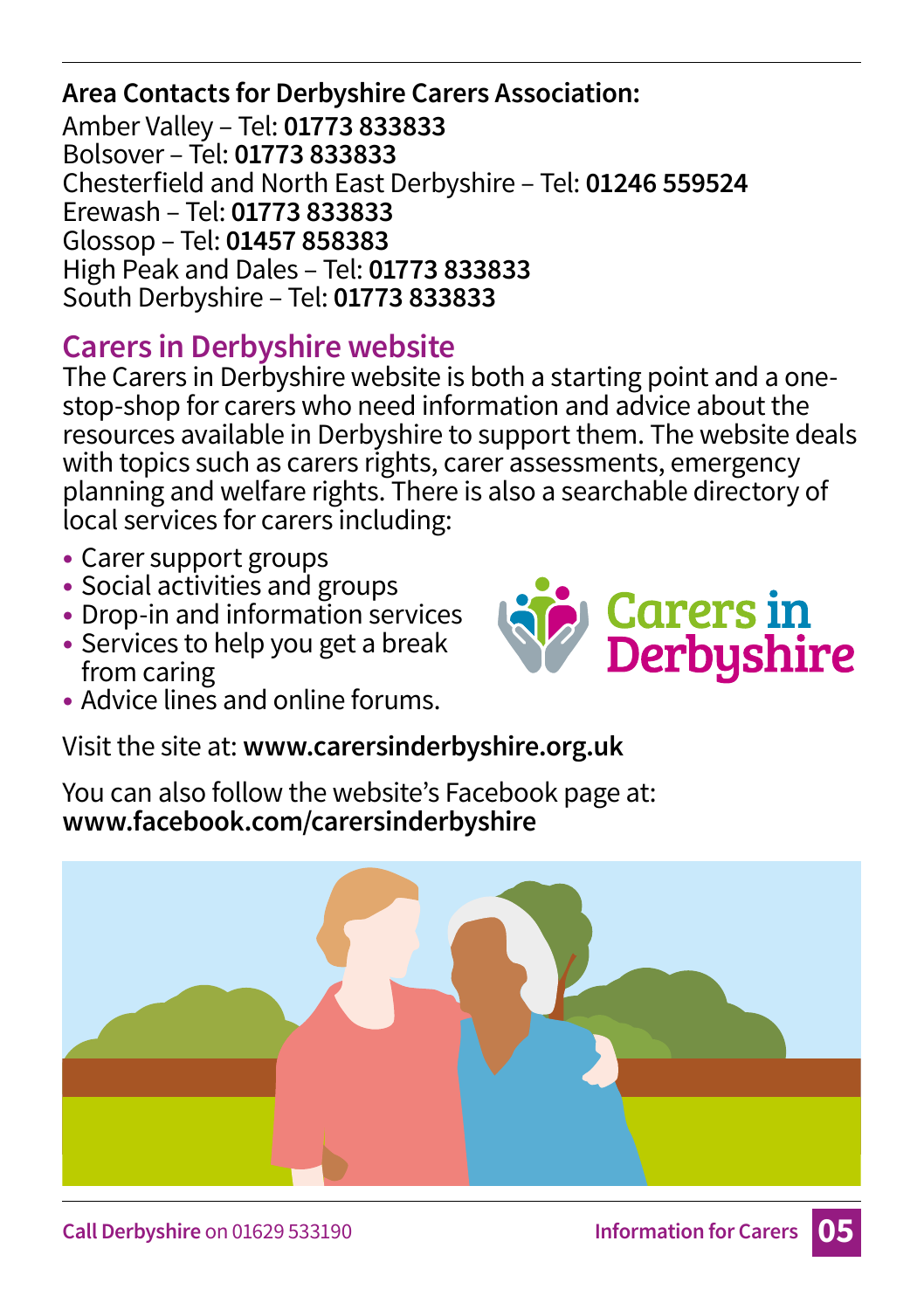# **Carers Assessment**

All carers with a need for support are entitled to an assessment, regardless of the amount or type of care they provide.

A carers assessment will help you to identify the areas where you need help and support and can identify the things that could make caring easier for you. The assessment will take into account what you would like to achieve in your own life and consider your current and future needs. The assessment is not about rating your ability as a carer or making a judgment on the standard of care you provide.

A carers assessment can lead to support such as:

- Considering different ways to enable you to take a break from your caring role
- Advice about how to get a balance in your caring role
- Finding local carer support groups
- Training and learning
- Advocacy
- Ways in which your GP can support you.

If you would like to have a carer assessment, please contact Derbyshire Carers Association on **01773 833833** who will arrange this for you.

A carer assessment can be carried out at your home, at the home of the person you support or somewhere else mutually convenient for you. If there is more than one carer providing care in your household, you are all entitled to an assessment. You may have someone with you at the assessment, to support you.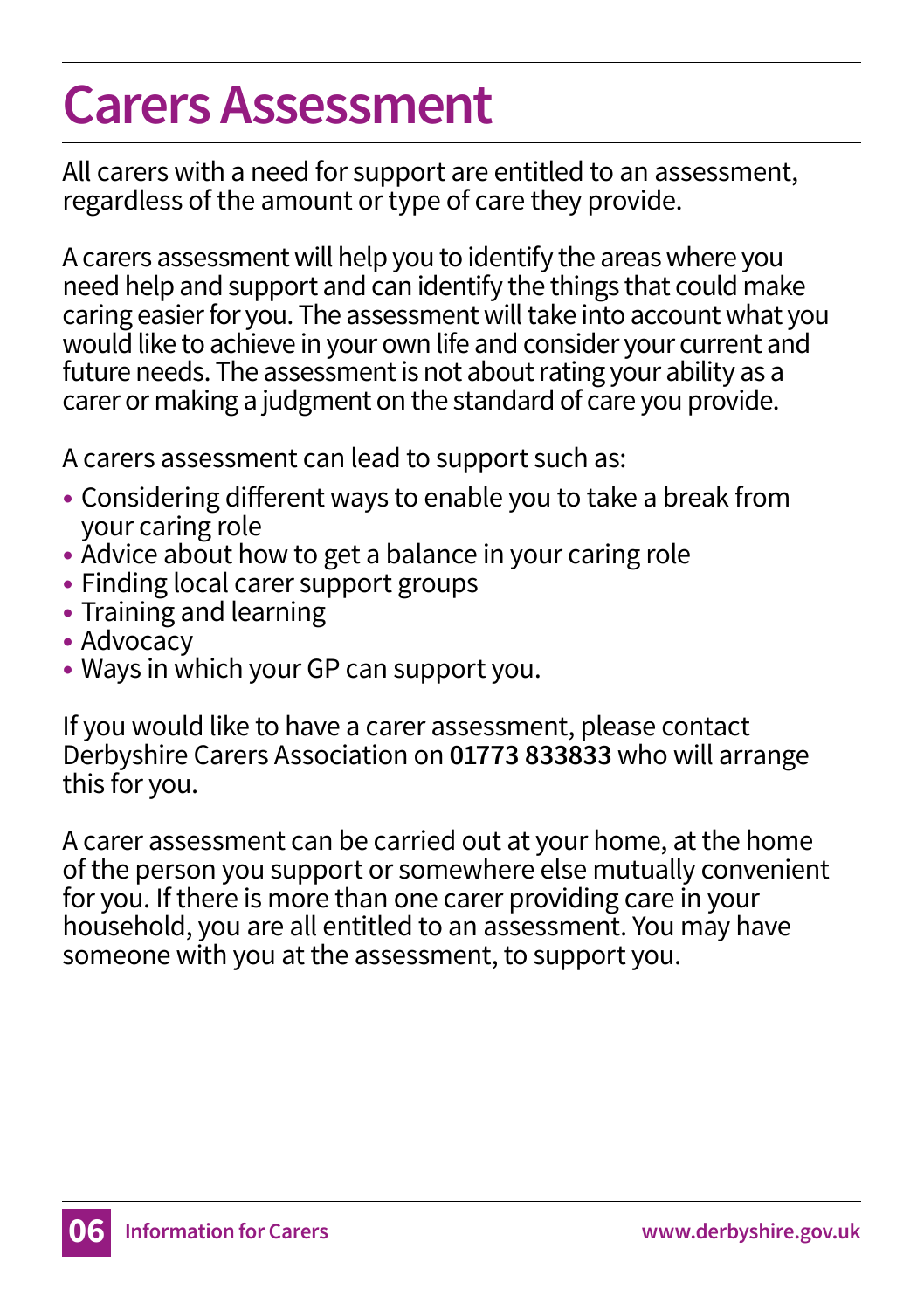# **Carer Personal Budget**

A Carer Personal Budget (formally known as a Carer's Break Award or Grant) is an amount of money paid directly to you, to support you in your caring role. A Carer Personal Budget can be approved following a carer assessment, for any adult carer 18 or over, who meet the national eligibility criteria for carer support.

A Carer Personal Budget is not means tested and is issued by Derbyshire Carers Association on behalf of Adult Care and the Derbyshire Clinical Commissioning Groups. If you are eligible for a carer personal budget, you have a choice on how you spend the money. To consider if you are eligible, you will need to have a Carers Assessment and can arrange this by contacting Derbyshire Carers Association on **01773 833833**.

For further information go to **www.carersinderbyshire.org.uk/carer-personal-budgets** 

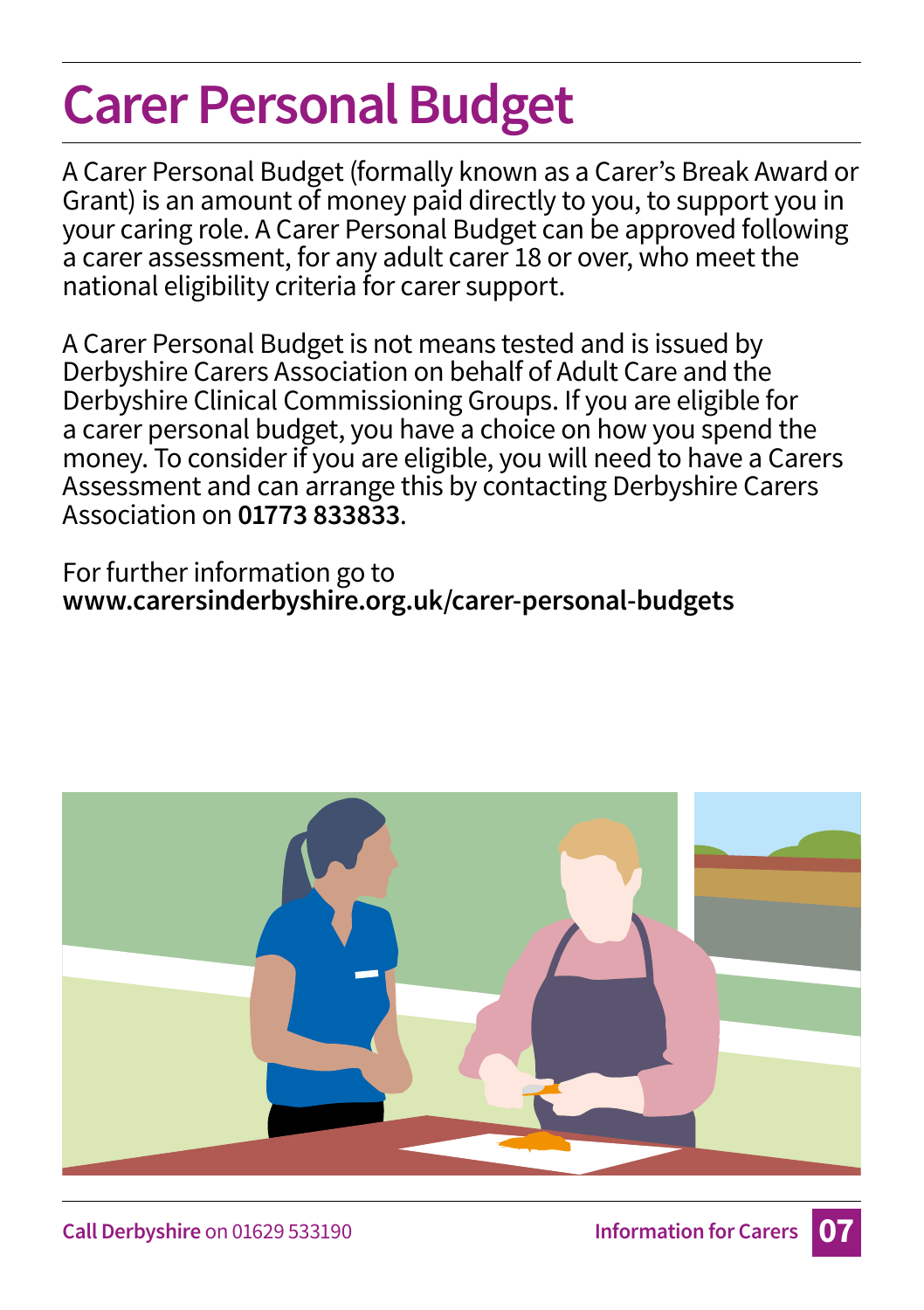# **Young Carers**

A young carer is someone aged 18 or under who helps to look after a family member who is either ill, frail, has a physical or learning disability, poor mental health or substance/alcohol mis-use. Most young carers help look after one of their parents, a sibling or a grandparent.

Many young carers provide care and support that someone of the same age wouldn't usually be expected to deliver. If you feel like you are in this situation then it's important to consider if you are able to keep providing care. You may really want to help out the person you care for because you are close to them, but this can get in the way of doing well at school and doing the same kinds of things as other young people do, such as seeing friends and taking part in activities.

### **Getting support**

Derbyshire Young Carers Service is provided by Derbyshire Carers Association and can offer:

- Someone to listen to when you need it and who understands your situation
- Activities, including evening clubs and days out with other young carers
- Help with talking to important people in your life, for example school, professionals and family members
- Additional help which can improve life at home
- The Young Carers Support Service can help you to enjoy the same opportunities as other children and young people. Call Derbyshire Carers Association on **01773 833833** to find out how they can help you.

### **Further information**

You can find out more about support for young carers and young adult carers by visiting: **www.carersinderbyshire.org.uk/young-carers**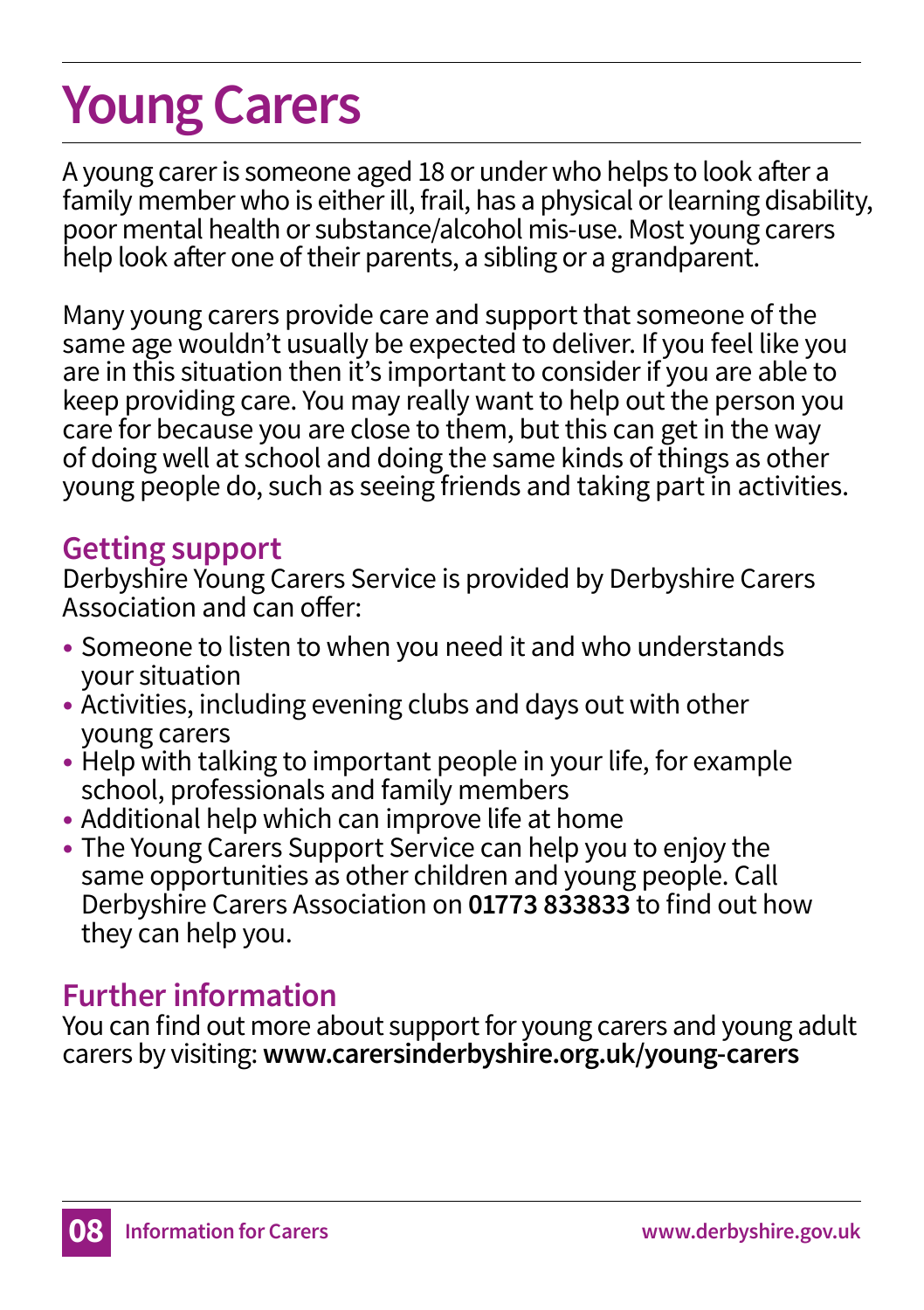### **Parent Carers**

Parent carers provide care and support for a child under the age of 18 who has additional needs or a disability. Caring in this situation can be very rewarding but you may feel there are times when there is too much to do, not enough money, no time for yourself or that you need time for other family members.

It is important that you look after your own wellbeing by making use of the practical support, information and advice available for families of disabled children in Derbyshire.



#### **Getting support**

Derbyshire County Council's Local Offer website has a searchable directory of services including; parent carer support groups, childcare, activities for children with additional needs, health services for disabled children and much more. Visit: **localoffer.derbyshire.gov.uk**

Derbyshire School Nurse Service can support you and your child by talking things over, helping to make sure your child is as healthy as possible and helping you to access services to help you in your caring role. Contact Derbyshire Community Health Services (who provide school nursing services) on: **01629 812525** or speak to your child's school and ask them for the contact details of the nurse attached to the school.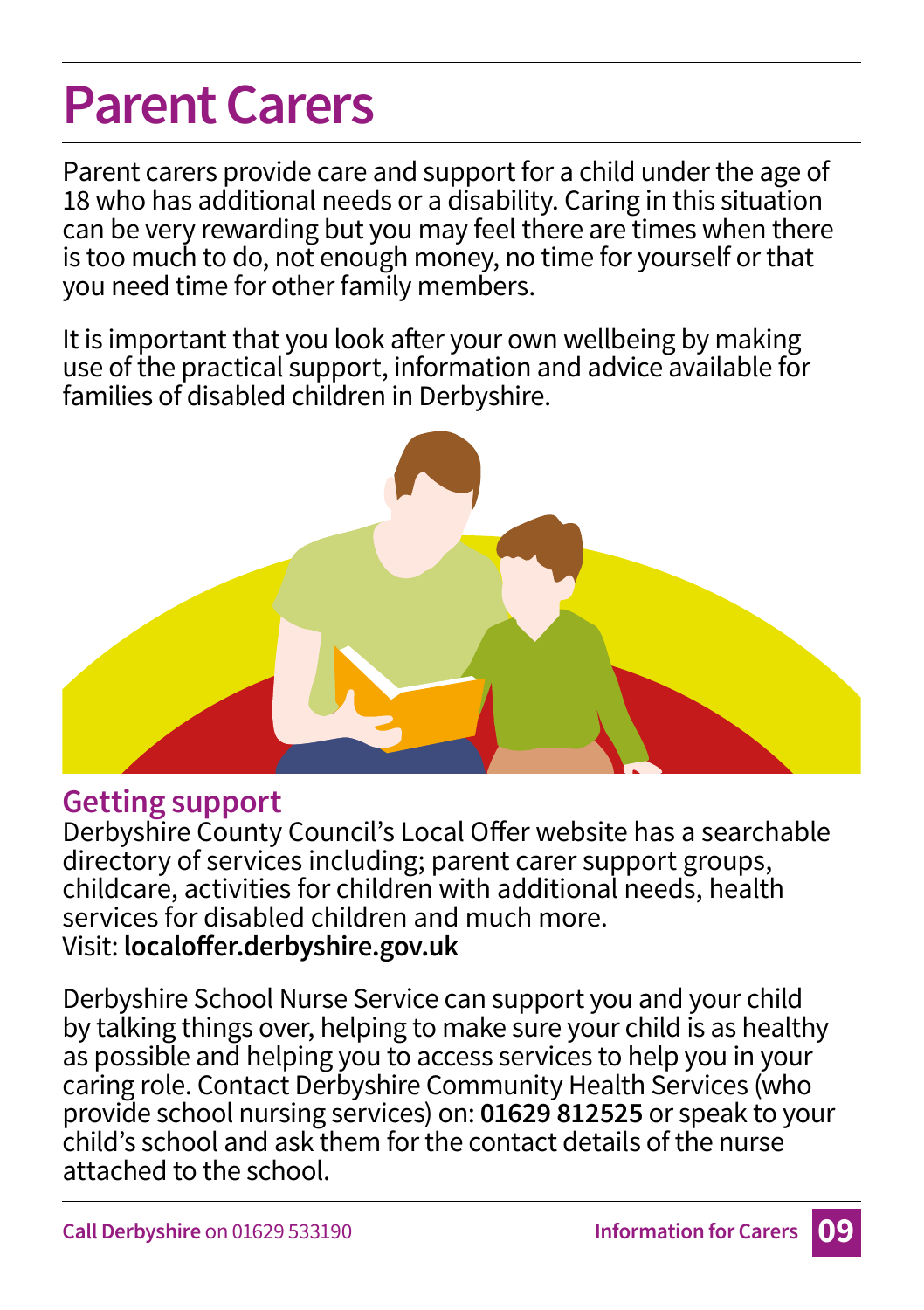There is nothing quite like entering into a space where you are welcomed and understood and often the best place to get support is from others who are in a similar position and who understand what it is like to care for a child with a disability or additional needs.

**Fairplay** offers support to children with disabilities and/or additional needs and their families across North Derbyshire, including support groups. Tel: **01249 203963**

**Umbrella** offers information, advice and support groups across Amber Valley, South Derbyshire, Erewash and the South Derbyshire Dales. Tel: **01332 203963**

**Parenting Additional Needs (PAN)** is a friendly and welcoming support group for parents and carers of children with additional needs in Derbyshire. The group help support families at locations all over the county. Tel: **07980762778**

**Derbyshire Parent Carer Voice** are a registered charity run by parent/ carer volunteers with children who have additional needs or a disability, to provide the opportunity to talk about the services they receive in Derbyshire.

For more information see the Derbyshire Local Offer website at **localoffer.derbyshire.gov.uk** or visit **www.carersinderbyshire.org.uk/caring-for-a-child**

# **Carers Emergency Card**

The Carers Emergency Card is a free service for carers who are concerned about what would happen if they were taken ill, in an accident or if another emergency stopped them from getting to the person they care for.

The service gives peace of mind that, should something happen to prevent you from providing care, the person you care for will not be left without support.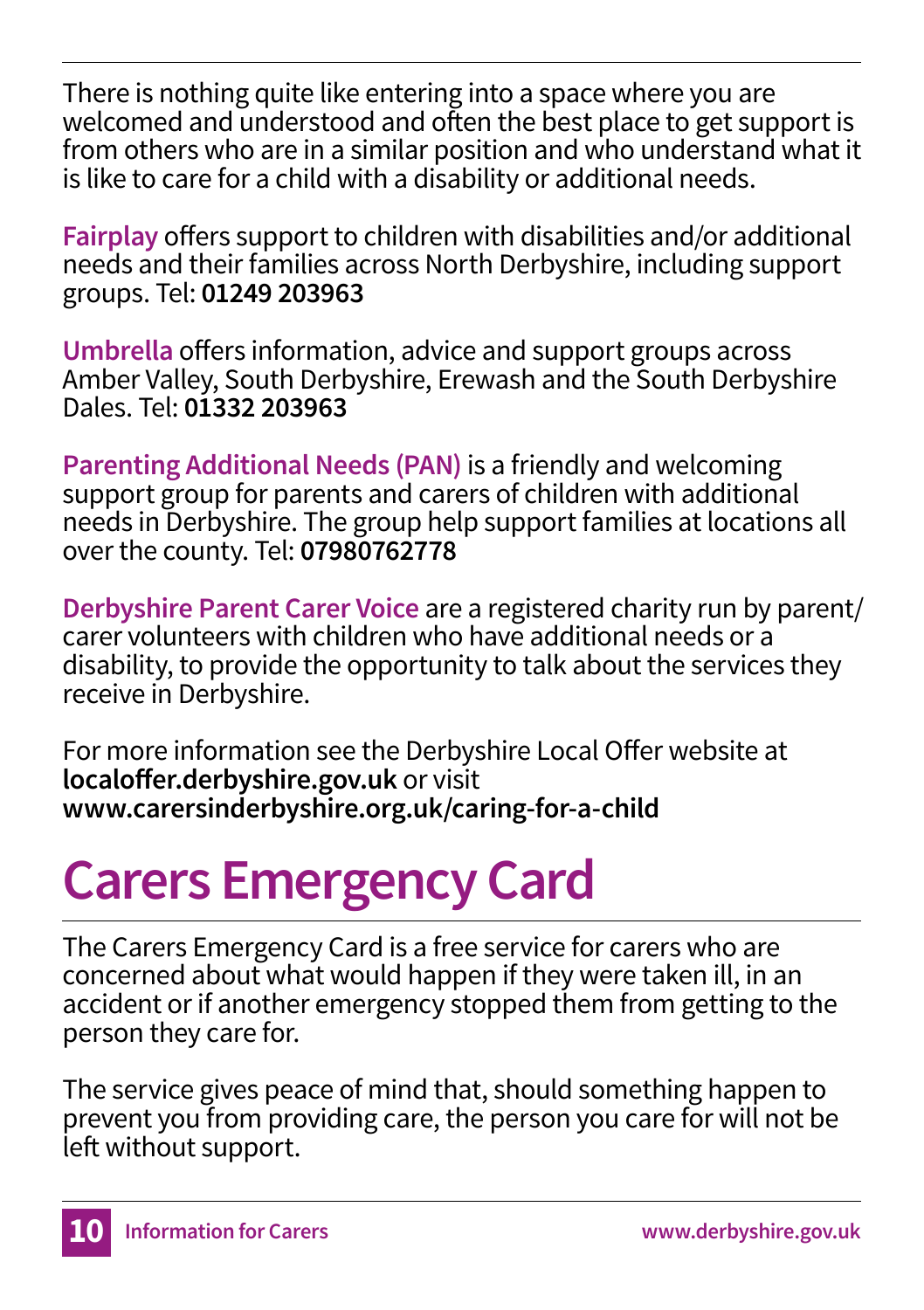When completing the application form, an emergency plan will be made. This is your chance to tell us what help would need to be put in place to support the person you care for in the event of an emergency and anything else that you feel we need to know.

In the event of an emergency, the plan will then be shared with the person who is going to provide the back-up care. Once the emergency plan has been made, you will receive a Carers Emergency Card, which will identify you as a carer in the event of an accident or emergency. The card contains a unique number and the contact number for Call Derbyshire.

You can apply for the carer emergency card online at **www.derbyshire.gov.uk/carerscard** or by completing the paper application form in the back of this leaflet (freepost).

### **Carers Allowance**

Carers Allowance is a benefit paid by the Department for Works and Pensions to carers 16 or over who spend at least 35 hours a week caring for someone with substantial caring needs. You don't have to be related to, or live with the person you care for but they must be in receipt of Attendance Allowance, the middle/higher of the care component of Disability Living Allowance or the 'daily living' element of Personal Independence Payment.

**A word of caution:** Carers Allowance can sometimes affect certain benefits that the person you care for receives, so it is advisable to get proper advice before making a claim by speaking to the Welfare Rights Team on **01629 531535** between 11am and 4.30pm Monday to Friday. You can also email the team at **welfarebenefits@derbyshire.gov.uk**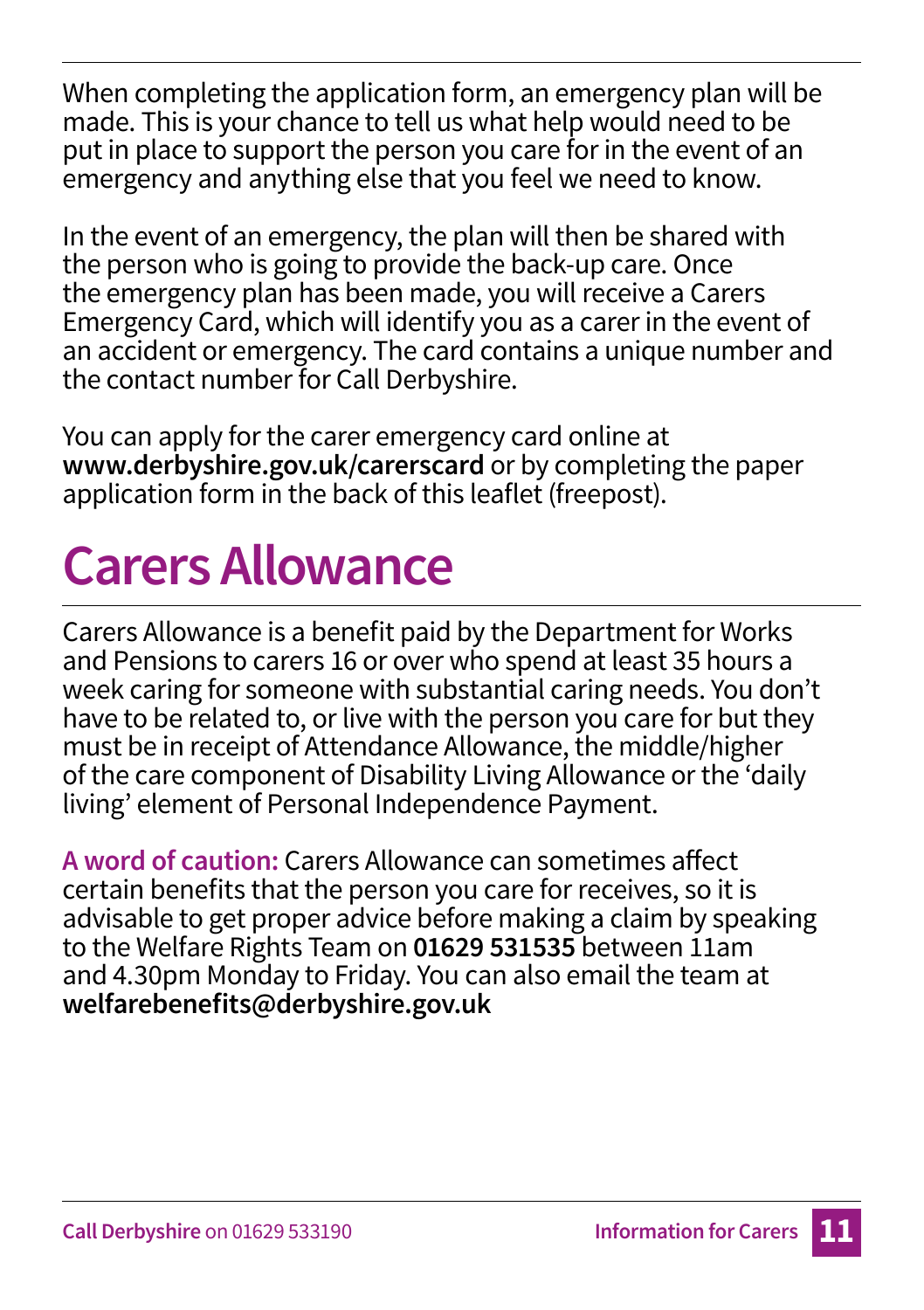# **Getting a break from caring**

Various short break services are available across the county providing a service for the person you care for. Short breaks can either be arranged in a care home run by the council, voluntary sector or a private home or alternatively, provided in a person's own home. Contact Call Derbyshire on **01629 533190** for further details

Or you can visit: **www.carersinderbyshire.org.uk/taking-a-break-from-caring** 

You can also find short break providers in the Derbyshire Care Service Directory at: **www.carechoices.co.uk/region/Derbyshire**

**Please note:** Charges apply for these services.

# **Brokerage**

The Council Adult Care Brokerage service will find information for you about service providers and other resources that you may wish to access. For example, the team can find information about local agencies that provide support in a person's own home.

You can contact the Brokerage Team directly on **01629 537763** or **01629 537758**.

# **Carer Support Groups**

There are a range of organisations across Derbyshire that offer support groups and activities for carers. Some of these are provided for carers looking after family members with specific health issues, such as Dementia, Parkinson's, mental health issues or drug and alcohol problems. These groups are all detailed at **www.carersinderbyshire.org.uk/carers-directory**

Groups can be also be found in the Derbyshire Directory at **www.derbyshire.gov.uk/community**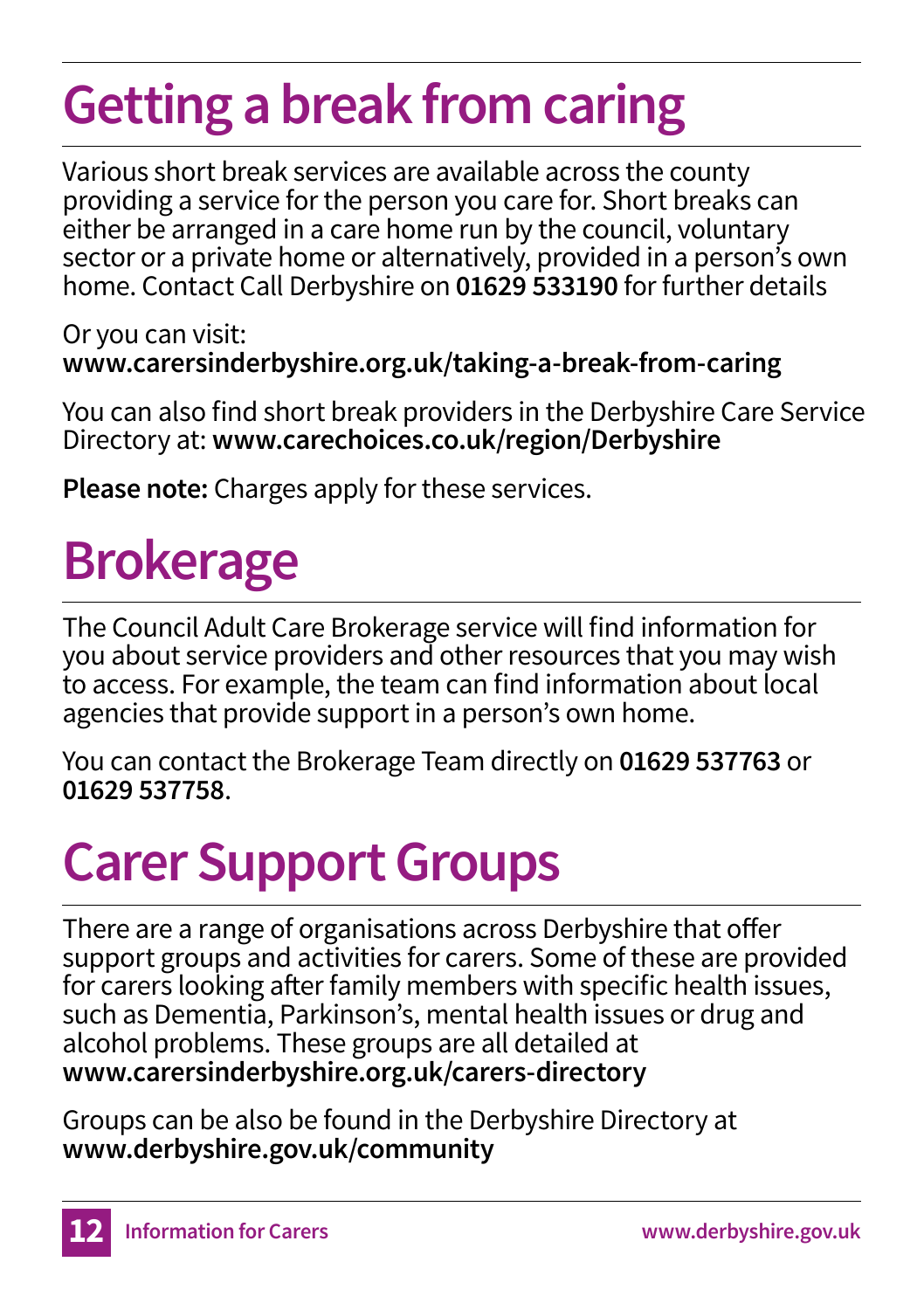

### **Mental Health Carer Support Groups**

There are two Mental Health Carers Forums which offer support to anyone who is caring for a person with a mental health condition. The groups provide help, support and information; new members are always very welcome.

Derby City and South Derbyshire Mental Health Carers Forum meet on the third Friday of every month from 11:30am to 2:00pm at Oddfellows Hall, Charnwood Street, Derby DE1 2GU. For further information contact tel: **07779 107087** or **07921 162740**, or visit: **https://derbycityandsouthderbyshirementalhealthcarersforum. wordpress.com/**

The North Derbyshire Mental Health Carers Forum meets on the last Wednesday of every month from 10:00am to 1:00pm. The meeting is held at St Thomas Centre, Chatsworth Road, Chesterfield, Derbyshire, S40 3AW. For further information contact tel: **07730 526220** or **07730 526221**, or visit: **https://northderbyshirementalhealthcarers.wordpress.com/**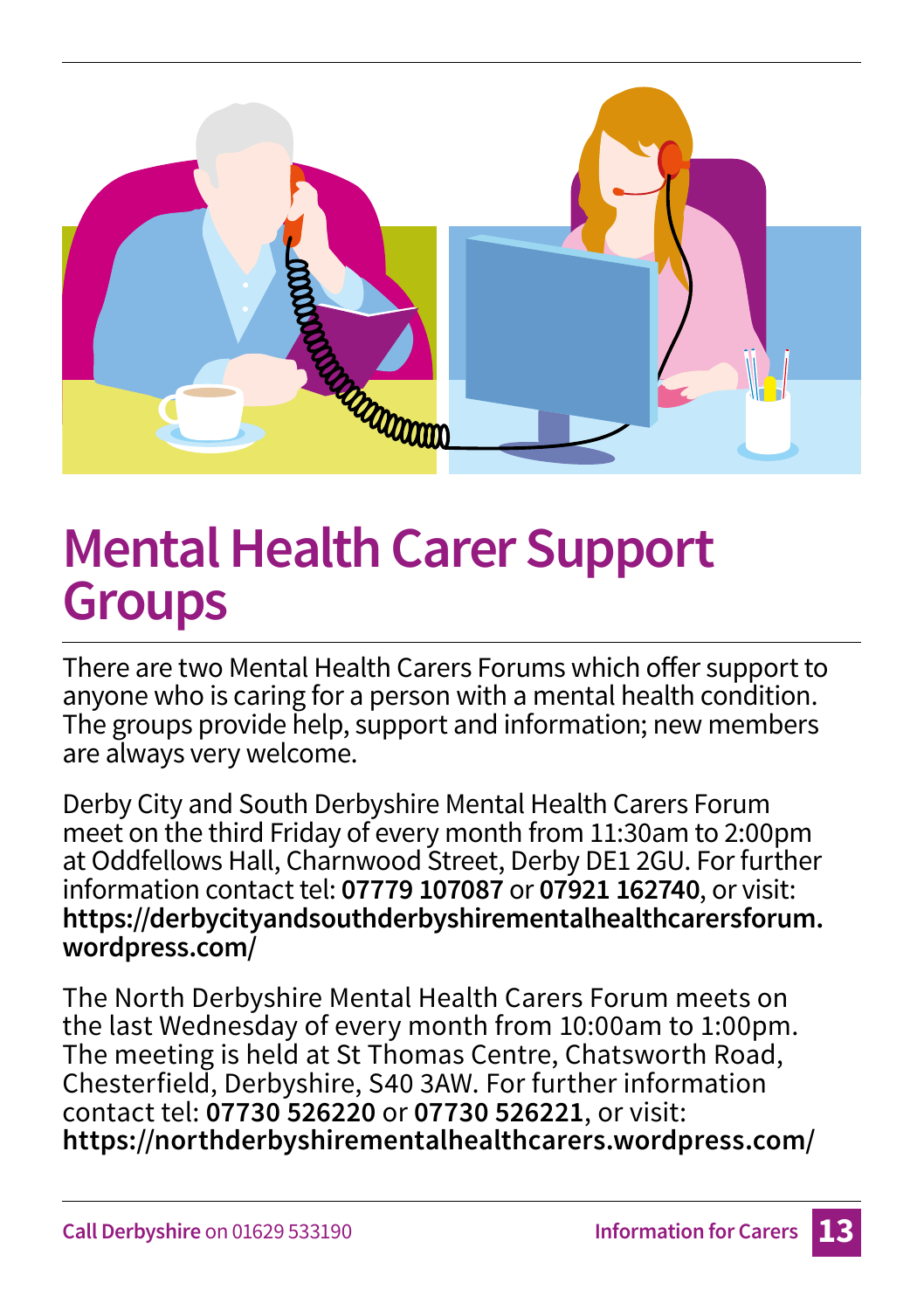# **Carers rights**

The Care Act 2014 has recognised the importance of supporting carers and has given carers new rights which give them equal status to the person they care for. As a result, local authorities have new responsibilities to provide support for carers which means that:

- Carers are entitled to an assessment where they appear to have personal needs as a result of their caring role
- Carers are entitled to an assessment, regardless of whether the person they care for has had or wants a needs assessment
- Carers are entitled to support if they meet the national eligibility criteria and have unmet needs.

Carers can obtain this support and advice from the local authority where the person they care for lives.

For more information on carers rights please visit **www.carersinderbyshire.org.uk/carers-rights** or the NHS Choices website **www.nhs.uk** and search for 'Carers and the Care Act'.

#### **Independent Community Advocacy**

Under the Care Act 2014, carers are also entitled to advocacy, which means getting support from another person to help you express your views and wishes and help you to ensure your voice is heard.

If you're having difficulties getting your voice heard or being listened to in respect of your role as a carer or for the person you are caring for, you can get support from the Independent Community Advocacy Service. Tel: **01332 623732** or visit:

**www.derbyshireindependentcommunityadvocacy.org.uk**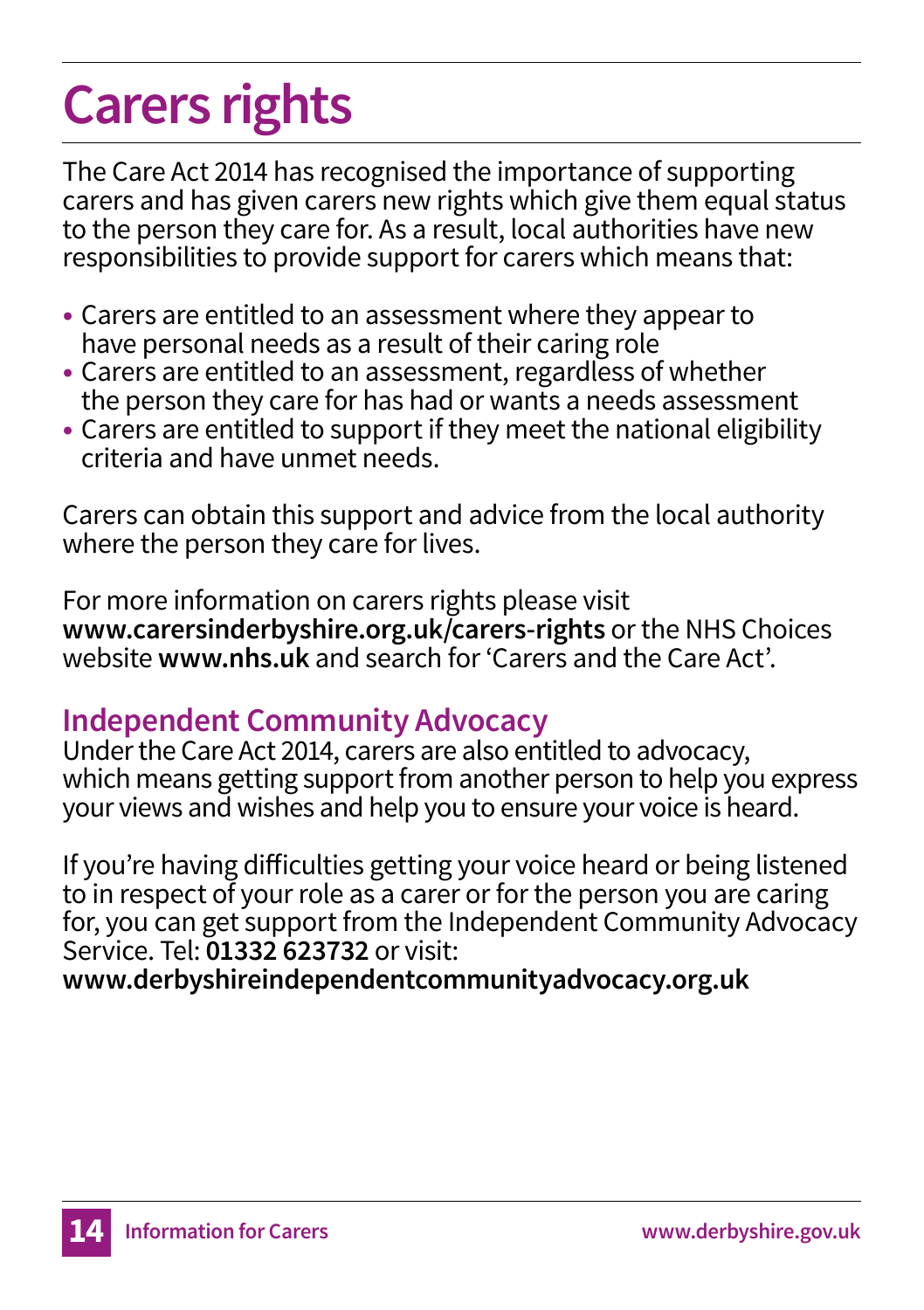# **Safeguarding**

Abuse occurs when a vulnerable adult is mistreated, neglected or harmed by another person. The abuse can be accidental or deliberate and can take many forms.

Safeguarding is the process which protects a person's right to live free from harm, abuse, neglect or exploitation.

If you suspect abuse, all you need to do is share your concerns with us - your call could make a difference.

#### **For Adult (and children) safeguarding concerns:**

Police – in emergency tel: **999** – non emergency tel: **101** Call Derbyshire – tel: **01629 533190** Derbyshire Safeguarding Adults website – **www.derbyshiresab.org.uk** Derbyshire Safeguarding Children website –**www.derbyshirescb.org.uk** 

### **Training for carers**

The Adult Care Training Team provide free training for carers. Courses include First Aid, falls prevention and awareness of conditions such as dementia and autism. The Training Team also provide moving and handling training where you can learn safe techniques to prevent injury and have the opportunity to try out different pieces of equipment.

For enquiries please contact: Derbyshire County Council Staff Education and Training Centre on tel: **01629 531492** or email: **ssdtraining@derbyshire.gov.uk**

Or visit: **www.derbyshire.gov.uk/training** - you can apply online using the 'external training application form'.

There are also many free online courses available that may be useful for carers. For more information visit: **www.carersinderbyshire.org.uk/training-for-carers**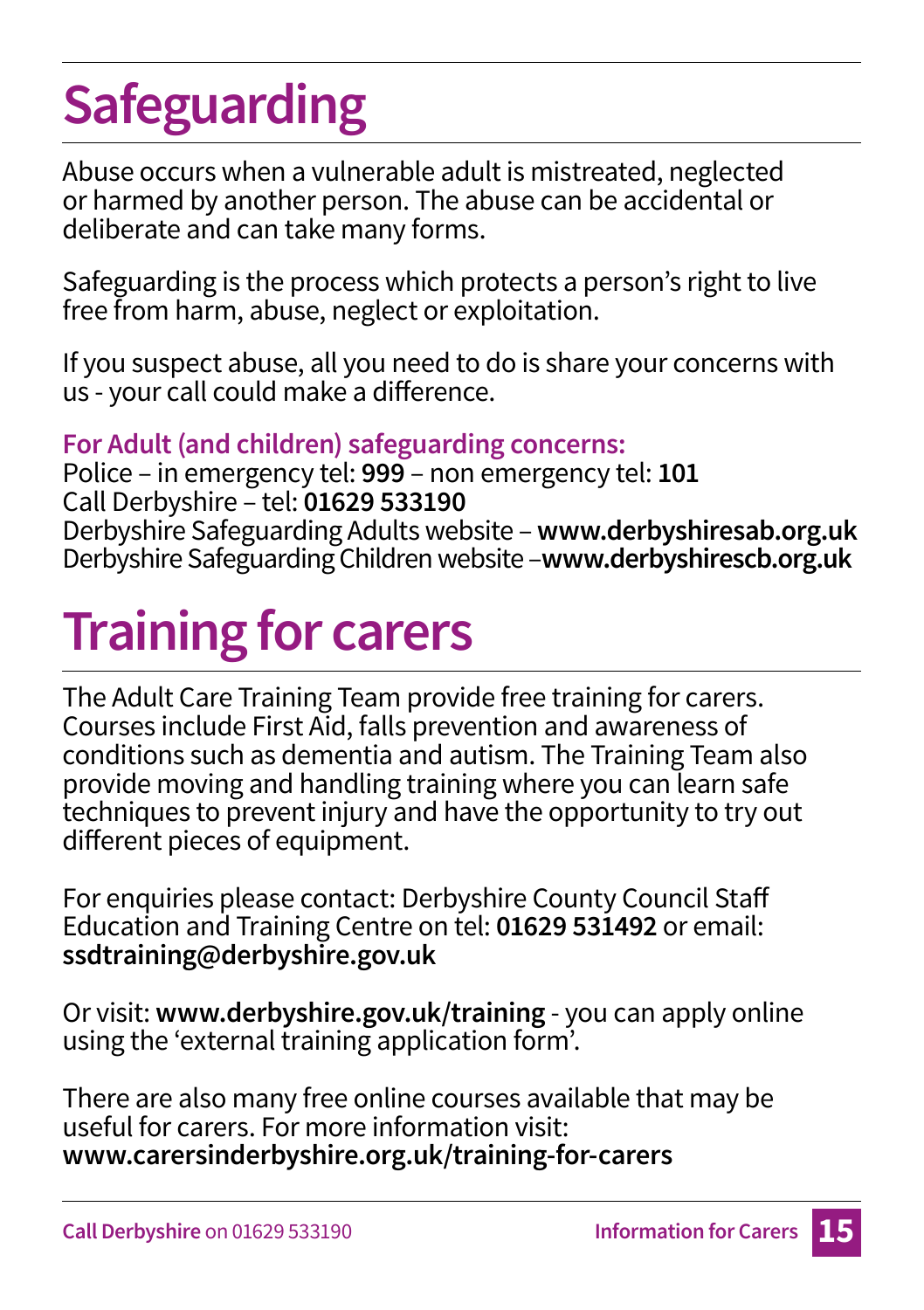# **Caring for someone in Hospital**

If the person you care for needs to stay in hospital, you may be faced with new, unfamiliar challenges and feel your biggest task is to make sure the person you look after is getting the care they need while they're in hospital.

Several hospitals in Derbyshire have signed up to John's Campaign, which works with hospitals to make it possible for people with dementia to have their carer stay with them on the ward. Having their usual carer, often a close family member, who they are familiar with often helps to limit the amount of stress and disorientation the person might feel through being in an unfamiliar setting such as a hospital.

For more information about supporting someone in hospital, please visit: **www.carersinderbyshire.org.uk** or speak to hospital staff. You can also ask a member of Adult Care staff for a copy of the Planning Your Discharge from Hospital leaflet.

You can find out more about John's Campaign at **www.johnscampaign.org.uk**

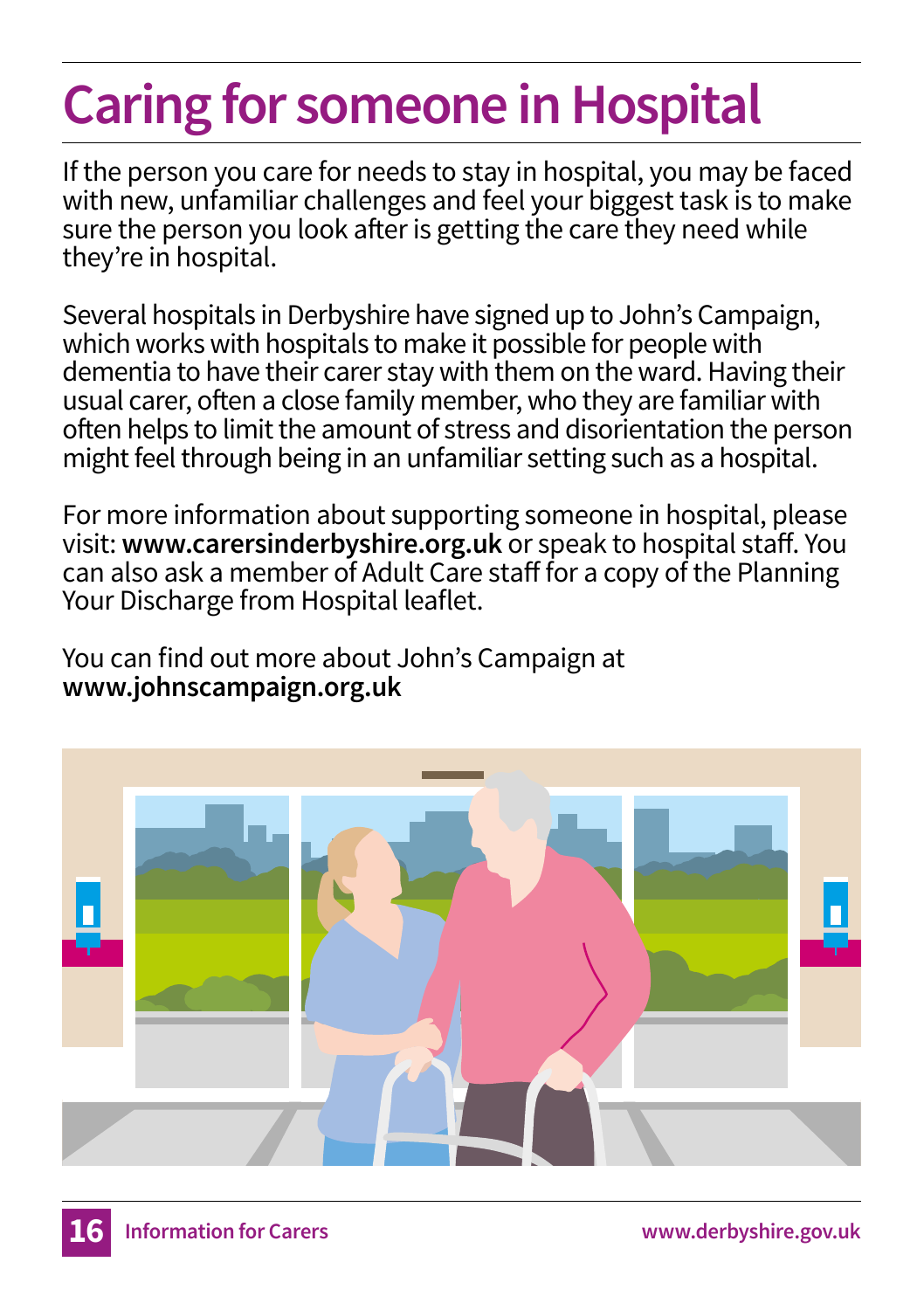# **Register with your GP**

The NHS is keen to support all carers. If you register as a carer with your GP surgery, benefits may include:

- Ensuring your health and wellbeing needs are met
- Access to the seasonal flu vaccine programme
- Information and advice on healthy eating, exercise and access to health walks.

You can find out more by visiting: **www.carersinderbyshire.org.uk/register-with-your-gp** 

**Carers Direct** is a free national helpline offering advice and support to people who care for others. Tel: **0808 8020202** or visit: **www.nhs.uk/carersdirect**

# **Having your say**

If you and/or the person you care for use local care and health services then you should feel able to make comments, give feedback and raise concerns about the service if you want to. This includes giving your opinions on services for carers.

There are many way you can get involved with developing services including stakeholder groups, consultations and online feedback facilities. You can find out more about having your say at: **www.carersinderbyshire.org.uk/having-your-say**

If your comments are about services provided by Derbyshire County Council you can email: **your.views@derbyshire.gov.uk** or tel: **01629 533190**.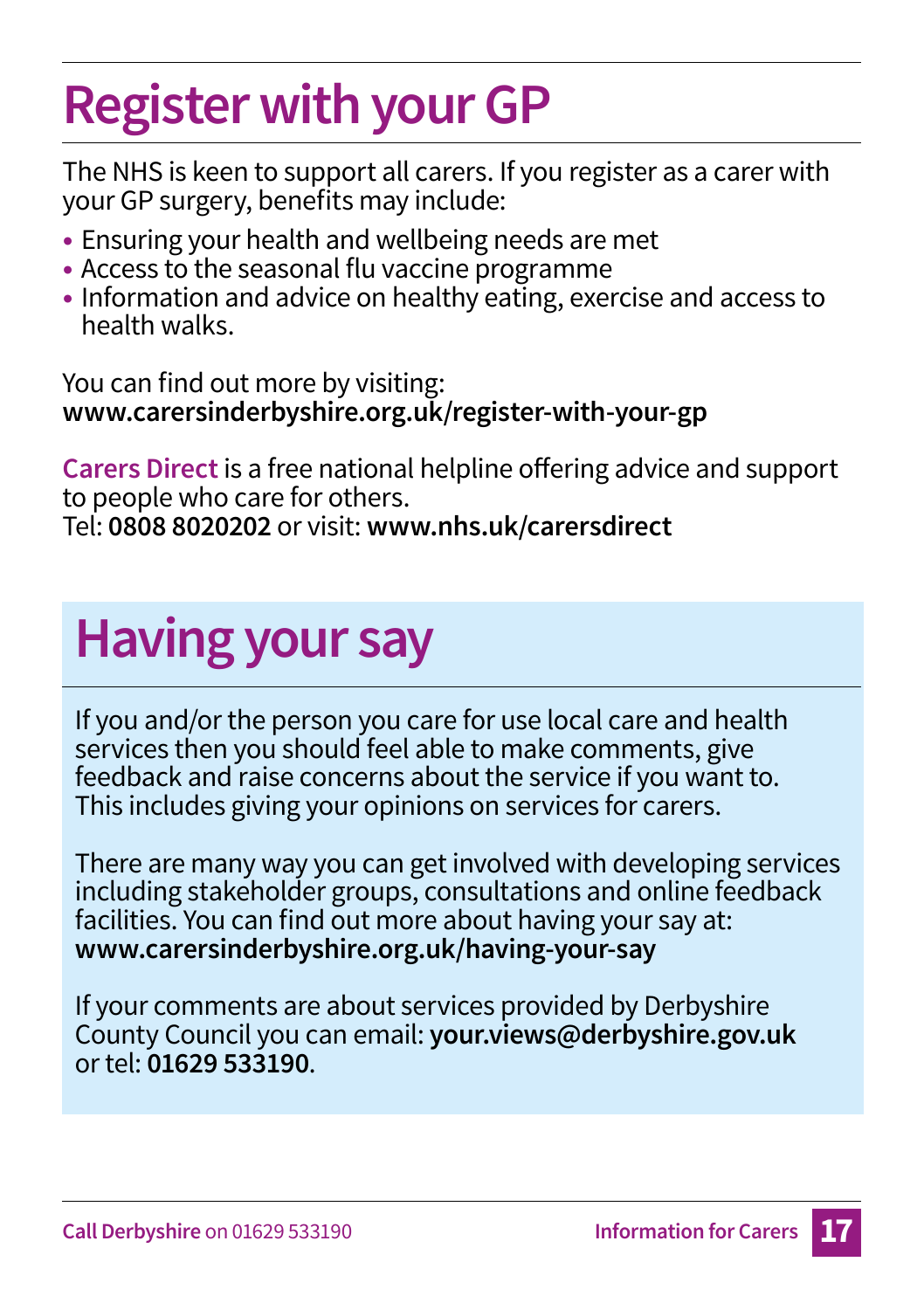# **Support in Your Home**

**Free Home Library Service for Carers** is offered as a service to people who are unable to visit a library themselves, due to a health problem or because of their caring responsibilities. Library staff or volunteers can visit your home and deliver books, audio books or CDs. They can also provide advice about other online resources.

For further information tel: **01629 533 444** Email: **asklibrary@derbyshire.gov.uk** Visit: **Chesterfield Library**.

**Soldiers, Sailors, Airmen and Families Association (SSAFA)**

support those who have served in the Armed Forces and care for their families.

For more information tel: **0845 1300 975** (National) or tel: **01773 828116** (Local Derbyshire Branch)

**The Derbyshire Handyvan Network** is open to those who are 60 and over, or vulnerable people, who are referred by Derbyshire County Council Adult Care and partner organisations.

You can phone and ask for a free visit to your home by the van for:

- Free smoke alarm checks and fire safety advice, including escape planning
- Falls prevention advice
- Practical tasks such as changing light bulbs, securing carpets and removing or hanging curtains
- Fitting of keysafes, grab rails and Telecare (there may be a charge for these items).

Each eligible household can access this free service twice a year.

Please note some materials may need to be purchased by the occupier. For more information or to arrange for a visit, please call the Handy Van Service, tel: **0203 535 4999**. Calls are charged at a local rate. Or visit: **www.derbyshire.gov.uk/handyvan**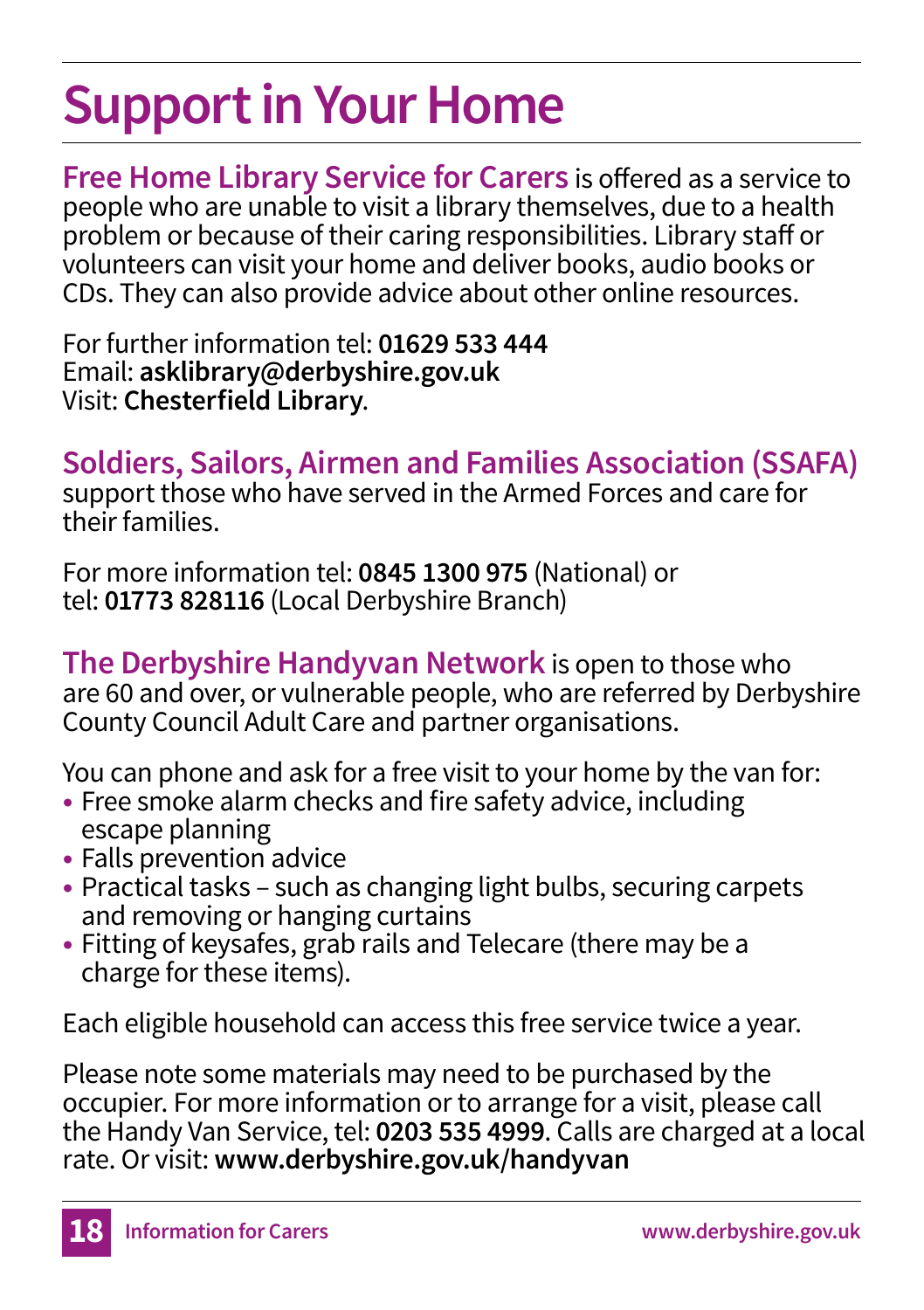#### **Community transport – Derbyshire Connect**

Derbyshire Connect offers a transport service that enables people who would normally struggle to use public transport to do their shopping and access essential services. Vehicles are wheelchair accessible and pick people up from their homes. Drivers are fully trained and offer a helping hand when needed.

If you're interested in this service please contact your local booking office:

Tel: **01335 300670** if you live in High Peak, Derbyshire Dales or South Derbyshire.

Tel: **01773 746652** if you live in Bolsover, Chesterfield, North East Derbyshire, Amber Valley or Erewash.

#### **Trusted Trader**

Derbyshire Trusted Trader can help you find honest and reliable traders who commit to doing a good job for a fair price. Traders are monitored by Derbyshire County Council Trading Standards Department.

You'll find plumbers, builders, roofers, decorators, joiners, electricians, gardeners, retailers and many more service providers on the Derbyshire County Council website at **www.derbyshire.gov.uk/trustedtrader** or by contacting Call Derbyshire on tel: **01629 533190**.